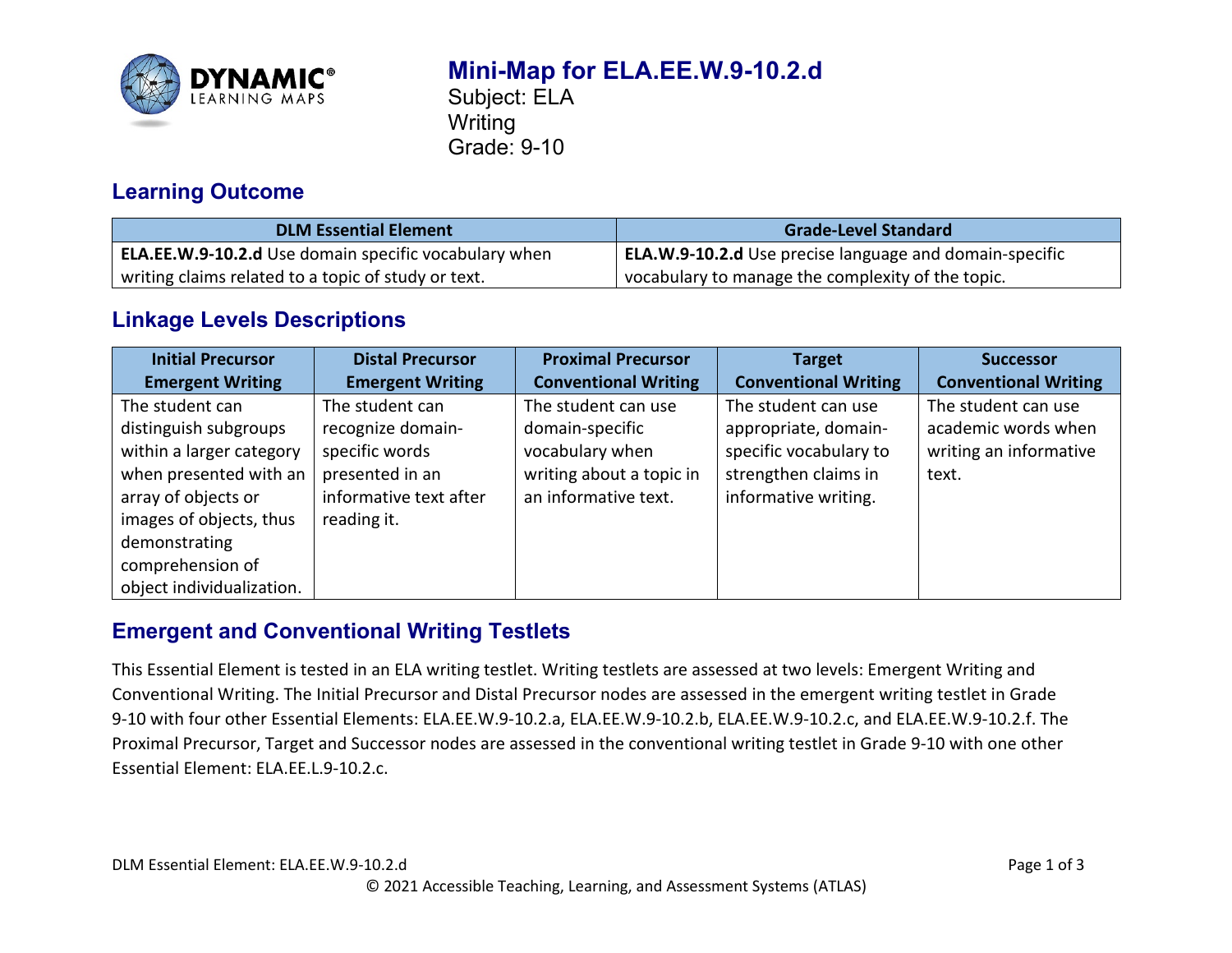#### **Initial Precursor and Distal Precursor Linkage Level Relationships to the Target**

Selecting domain-specific words when writing about a selected topic requires students to understand how words relate to specific domains. Students can work toward this understanding by focusing on words within categories and subcategories. In the context of writing, students can work on this by selecting a topic as usual and then generating ideas to write about. Before writing, teachers can help them identify the categories and subcategories of words related to the topic. For example, a student might choose to write about a favorite movie. Then, the student works with the teacher to select or generate ideas for writing that include lists of characters and things that happen in the movie. Those things can then be sorted into categories (e.g., characters) and subcategories (e.g., adults and children).

#### *How is the Initial Precursor related to the Target? How is the Distal Precursor related to the Target?*

Successful writing requires the writer to know something about the topic. When students are familiar with the topics they choose, they can begin to generate domain-specific words related to the topic. In the context of writing, teachers can work with students to select from a range of familiar topics and generate or identify domain-specific words related to the topic that they might write about.

#### **Instructional Resources**

| <b>Writing Testlet FAQs</b>                                 |  |  |
|-------------------------------------------------------------|--|--|
| <b>Instructionally Embedded Assessment</b>                  |  |  |
| <b>Year-End Assessment</b>                                  |  |  |
| <b>Released Testlets</b>                                    |  |  |
| See the Guide to Practice Activities and Released Testlets. |  |  |
| <b>Using Untested (UN) Nodes</b>                            |  |  |
| See the document Using Mini-Maps to Plan Instruction.       |  |  |